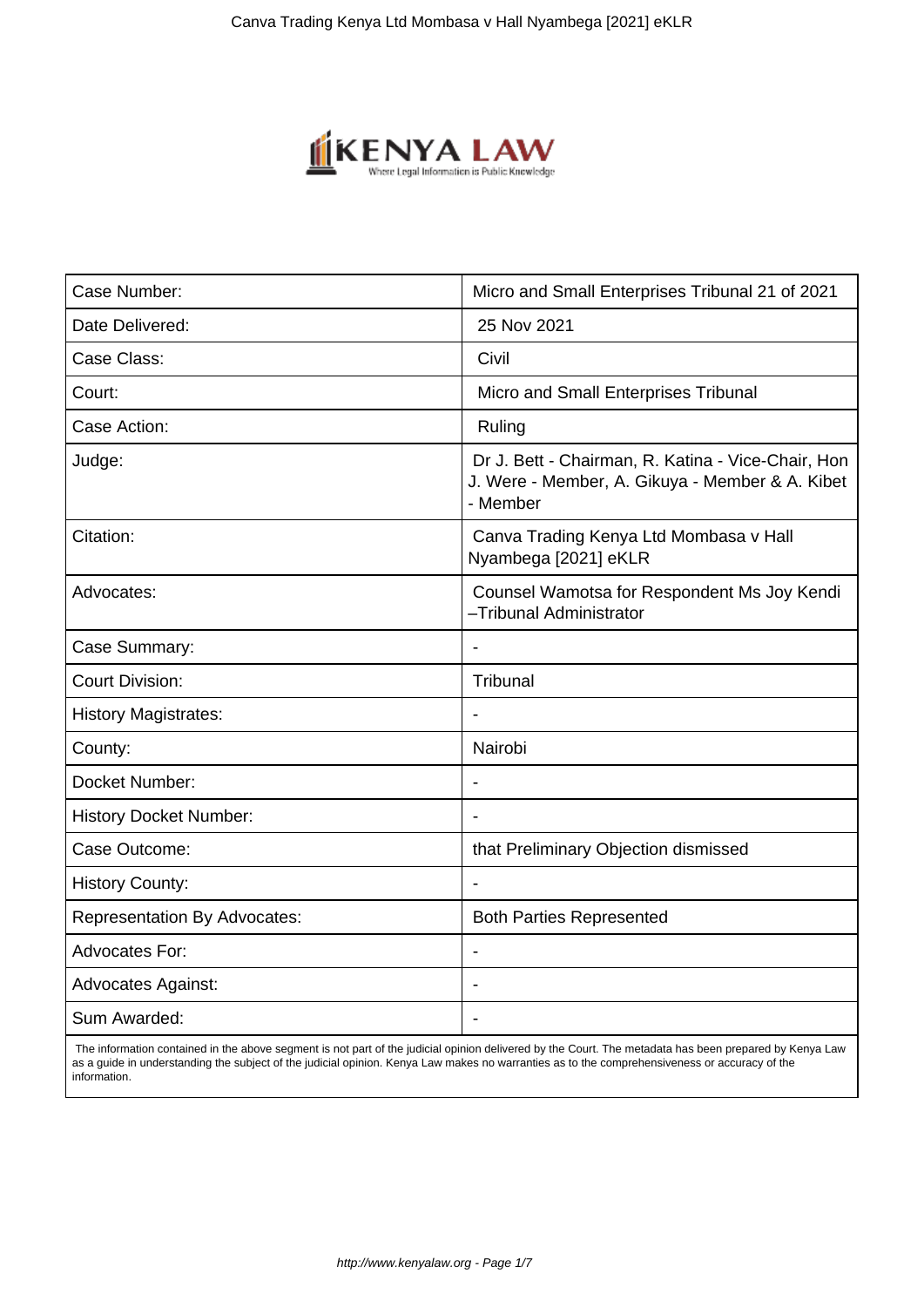### **REPUBLIC OF KENYA**

### **IN THE MICRO AND SMALL ENTERPRISES TRIBUNAL AT NAIROBI**

### **MSET MOMBASA 21 OF 2021**

**CANVA TRADING KENYA LTD MOMBASA.................................................................................CLAIMANT VS. HALL NYAMBEGA...........................................................................................................................................RESPONDENT**

## **RULING**

1. The Respondent raised a Preliminary Objection to the hearing of the claimants claim dated  $5<sup>th</sup>$  May 2021 and filed on 21<sup>st</sup> June 2021. This was raised in the Respondent's Response to the claim and counterclaim dated  $20<sup>th</sup>$  September 2021 and filed on  $23<sup>rd</sup>$ September 2021. The grounds for the objection were that the Tribunal Lacks Jurisdiction to entertain the claim as it offends the provisions of section 55(1) of the Micro and Small Enterprises Act, No 55 of 2012 on the basis that the respondent is not a member, past member or persons falling within the said legal provisions nor is the respondent an association or persons registered with or member of the Authority established under the Act. That consequently, the Claimant's claim was fatally defective and ought to be struck out and proceedings by the claimant dismissed for offending the said legal provisions.

2.The Preliminary Objection was argued by way of written submissions. The Respondents counsel in his written submissions filed on 28<sup>th</sup> October 2021 argued that the Tribunal lacks Jurisdiction to entertain the claimants claim. He drew the Tribunal to the provisions of section 55 of the Micro and Small enterprises Act No. 55 of 2012. The relevant section provides:

*55 (1) If any dispute concerning the micro and small enterprises arises—* 

*(a) among members, past members and persons claiming through members, past members of associations and or administrators of estate of deceased members of the associations;* 

*(b) between members, past members or administrators of estate of deceased members of the association, and the Authority, or any of their officers or members;* 

*(c) between the Authority and an association,* it shall be referred to the Tribunal for determination.

*3.The counsel argued that the Jurisdiction of the Tribunal is limited to the persons specified in the Act and that the claimant ought to provide evidence that:*

*a) It is a micro or small enterprise.*

*b) Is registered under the Act under section 4(3).*

*c) Both the claimant and the respondent are persons falling under the class of persons specified under section 55 of the Act or they (must be a micro and small enterprise registered under the Act).*

4.He further argued that the claimant does not fall within the class of persons specified in the said provisions and that the "dispute" as claimed was not a dispute within the meaning of the legal provisions.

5.Finally, he argued that under section 55 (2) (g), the Tribunal may hear any other dispute acceptable by the Tribunal. That a reading of the provisions in the context of entire section 55 leads to the interpretation that any other dispute is a dispute confined or limited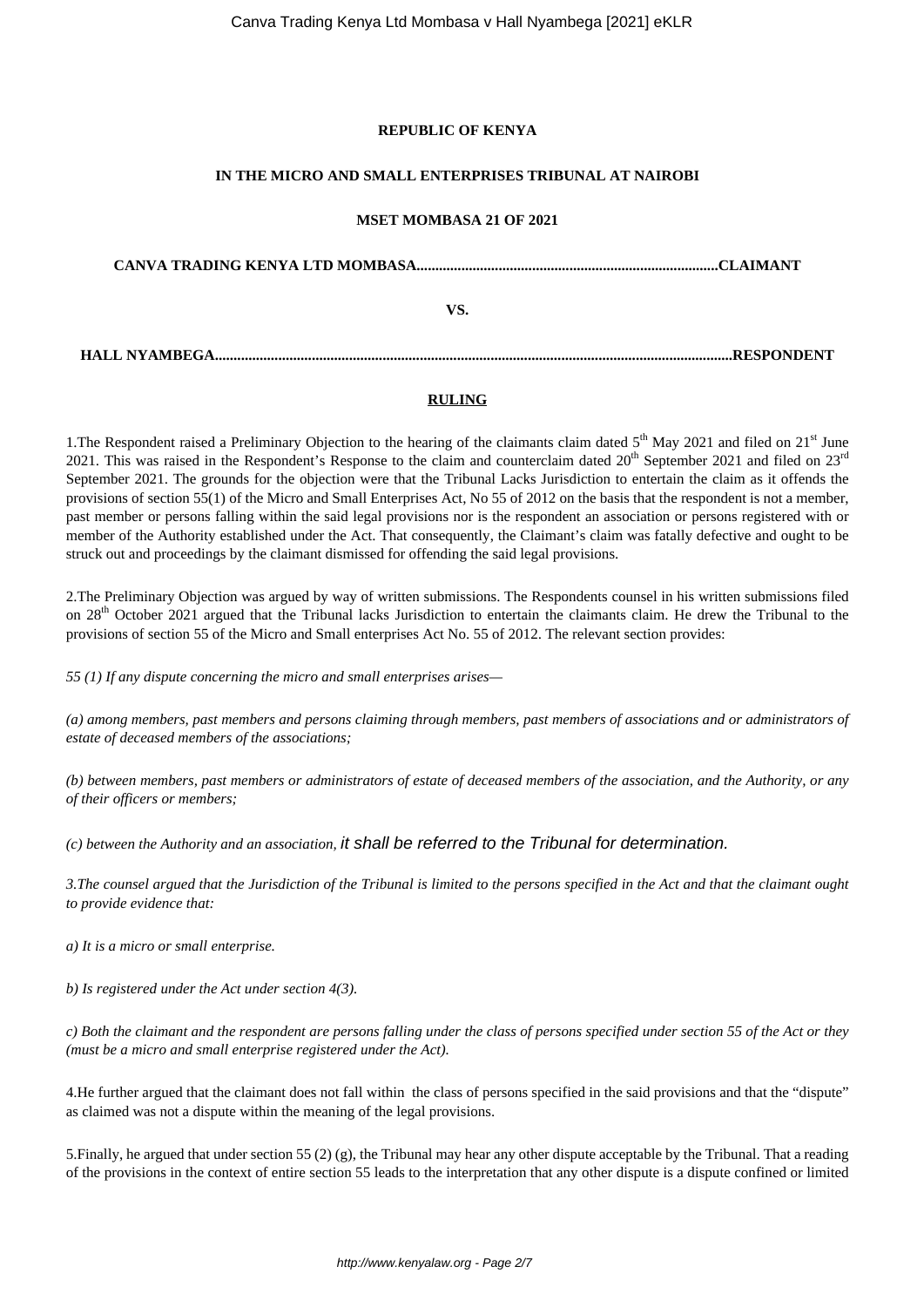to disputes enumerated under section 55(2) (a) to (f) or similar disputes subject to the provisions of section 55(1) and (2) (section 2 on the definition of an association) of the Act.

6. The second limb of objection as submitted by the counsel for the Respondent was that that there was no authority exhibited before the Tribunal authorizing Ms Eunice Okal, the Managing Director of the Claimant to file and defend the proceedings on its behalf and that the suit commenced by Ms Okal was fatally defective and should be struck out. On this point however, the Tribunal notes that it was not raised in the respondent's response but at submission stage as though it was an afterthought.

7. The Claimants' counsel filed written submissions dated  $2<sup>nd</sup>$  November 2021 on  $11<sup>th</sup>$  November 2021. The counsel argued that the Respondent had failed to allude to the well laid down principles on Preliminary objections. He further argued that the membership of the Micro and Small enterprises Association could be ascertained through evidence and therefore such a matter could not be dispensed with on a preliminary basis.

8.The Tribunal has carefully considered the pleadings, evidence and submissions by the parties. Accordingly, the issues to be determined are:

*a)Whether the grounds set out in the notice of Preliminary Objection are points of law.*

*b)Whether the Preliminary Objection is merited.* 

*c)Whether this case offends section 55 of the Micro and Small enterprises Act No 55 of 2012.*

*d)Who should pay costs if any.*

#### *Determination*

9. The 1<sup>st</sup> Ground in the notice of Preliminary Objection is with regards to the Jurisdiction of the Tribunal to hear and determine this matter.

10.This Tribunal is aware of the leading decision on Preliminary Objections where the Court of Appeal for East Africa, then the highest court for purposes of this jurisdiction and the others in East Africa in *Mukisa Biscuit Manufacturing Co. Ltd v. West End Distributors Ltd.* (1969) EA 696, where Law J.A. and Newbold P. (both with whom Duffus V-P agreed), respectively at 700 and 701, held as follows:

### *Law, JA.:*

*"So far as I am aware, a Preliminary Objection consists of a pure point of law which has been pleaded, or which arises by clear implication out of pleadings, and which if argued as a preliminary point may dispose of the suit. Examples are* an objection on the **jurisdiction of the court***, or a plea of limitation or a submission that the parties are bound by the contract giving rise to the suit to refer the dispute to arbitration."*

### *Newbold, P.:*

*"A Preliminary Objection is in the nature of what used to be a demurrer. It raises a pure point of law which is argued on the assumption that all the facts pleaded by the other side are correct. It cannot be raised if any fact has to be ascertained or if what is sought is the exercise of judicial discretion. The improper raising of points by way of Preliminary Objection does nothing but unnecessarily increases costs and, on occasion, confuse the issues. This improper practice should stop."*

11.The Supreme Court of Kenya, has confirmed, and extended, the nature and scope of Preliminary Objections and its decision thereon is binding on this Tribunal and all courts below it by virtue of Article 163 (7) of the Constitution of Kenya 2010.

12.In the case of *David Nyekorach Matsanga & Another v. Philip Waki & 3 Others* [2017] eKLR, the three judge bench of the High Court (Lenaola, J. (as he then was), Odunga and Onguto, JJ.) after considering various holdings of the Supreme Court of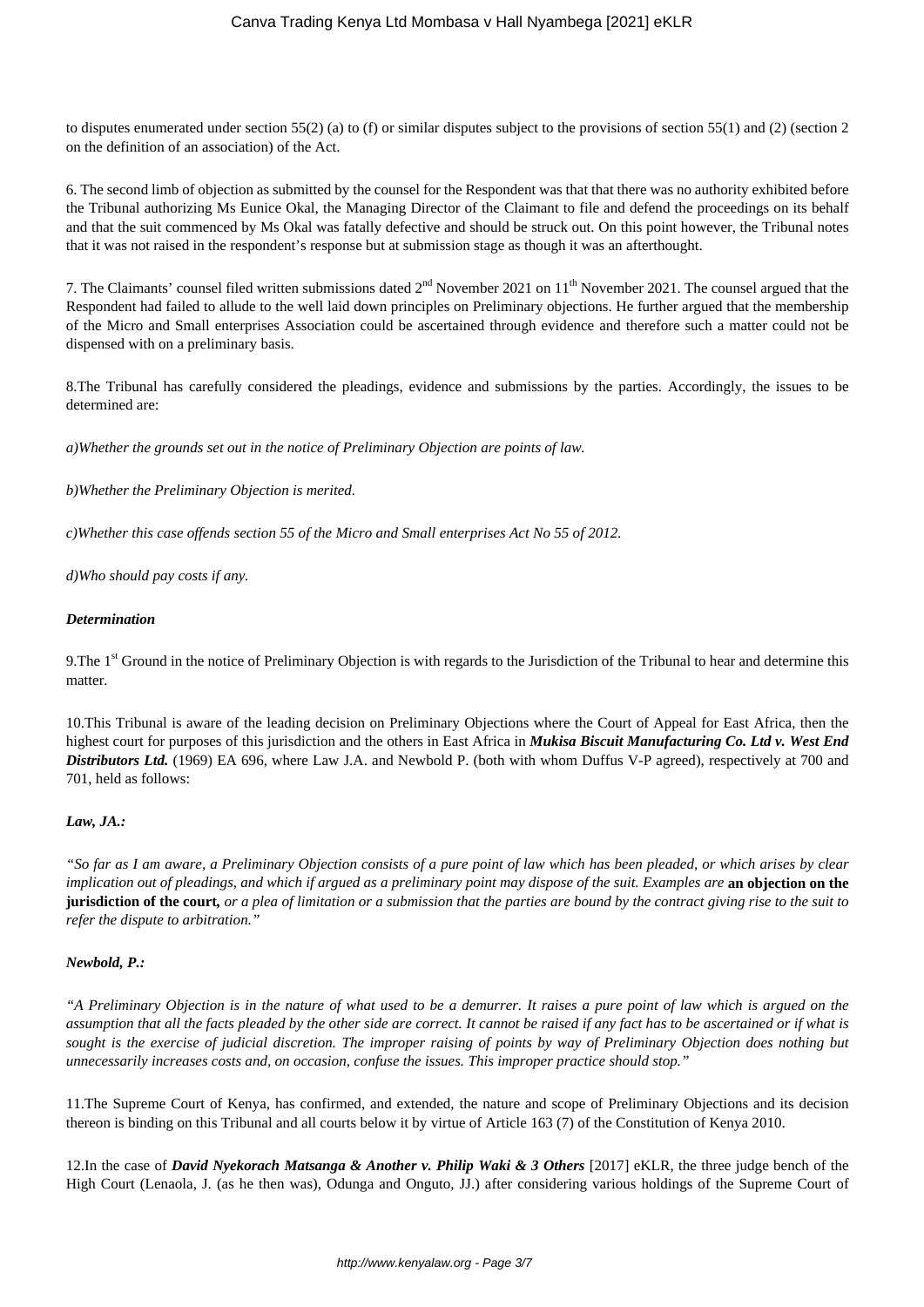Kenya on question of Preliminary Objection held as follows:

*"We quickly turn to the question whether we have before us a Preliminary Objection proper. Traditionally, the case of Mukisa Biscuit Manufacturing Co Ltd v West End Distributors Ltd [1969] EA 696 has been the watershed as to what constitutes Preliminary Objections. The Court of Appeal in Nitin Properties Ltd v Singh Kalsi & another [1995] eKLR also aptly captured the legal principle when it stated as follows:*

*"....A Preliminary Objection raises a pure point of law, which is argued on the assumption that all the facts pleaded by the other side are correct. It cannot be raised if any fact has to be ascertained or if what is sought is the exercise of judicial discretion...."*

13. This statement of the law has been affirmed time and again by the courts: see for example, **Hassan Ali Joho & another -v-***Suleiman Said Shabal & 2 Others SCK Petition No. 10 of 2013 [2014] eKLR* **where** *the Supreme Court stated that:*

*"......a Preliminary Objection consists of a point of law which has been pleaded or which arises by clear implication out of pleadings and which if argued as a preliminary point may dispose of the suit".*

14.*The Supreme Court has further reconsidered the position of parties resorting to the use of Preliminary Objections and pronounced itself as follows in the case of Independent Electoral & Boundaries Commission –v- Jane Cheperenger & 2 Others [2015] eKLR.*

*"[21] The occasion to hear this matter accords us an opportunity to make certain observations regarding the recourse by litigants to Preliminary Objections. The true Preliminary Objection serves two purposes of merit: firstly, it serves as a shield for the originator of the objection—against profligate deployment of time and other resources. And secondly, it serves the public cause, of sparing scarce judicial time, so it may be committed only to deserving cases of dispute settlement. It is distinctly improper for a party to resort to the Preliminary Objection as a sword, for winning a case otherwise destined to be resolved judicially, and on the merits."*

15.Flowing from the above statement, The Supreme Court has thus laid it clear that the focus ought to be both the purpose as well as the nature of the Preliminary Objection. If it will serve the public purpose of sparing the sparse judicial time and also militate against wasteful deployment of time and other resources then the Tribunal ought to entertain the Preliminary Objection. With abundance of caution, there is also the rider that disputes are better off being resolved judicially, than summarily.

*1*6.The same emphasis has been made by the Supreme Court in subsequent cases. The strict approach in **Mukisa Biscuits**' case seems therefore to have been extended. In the case of **Kalpana Rawal & 2 OthersvJudicial Service Commission & 6 Others [2016] eKLR** the Supreme Court stated that the examples of jurisdiction and limitation given by law J.A in the **Mukisa Biscuits'**case were but only examples of two grounds worthy of preliminary hearing and that a checklist approach to the test as to whether a matter merited and fell under the Mukisa Biscuits case was not in consonant with the spirit and letter of the Constitution. The court then proceeded to state that where the Preliminary Objection raised a "fundam*ental issue" (per Mutunga CJ) then as a matter of good order it was appropriate to have the issue settled first even if there were apparent factual conflicts.*

17.In line with the provisions of Article 163(7) of the Constitution, the Tribunal is obliged to adopt this more liberal approach by the Supreme Court.

*18.Based on the principles set out above, the Tribunal finds that:*

i.On the Respondent's **Notice of Preliminary Objection** that the Tribunal has no jurisdiction and that the Cause is inherently bad in law, it is not in doubt that without jurisdiction a Tribunal has no option but to down its tools. A question of jurisdiction is based on a pure point of law and therefore the Tribunal finds and holds that the said objection meets the description of what amounts to a Preliminary Objection.

*ii.The Respondent's questions regarding the claimants' lack of written authority is also a matter that may be resolved at a preliminary stage.* 

19.Having held and found that that the two issues raised by the Respondent's counsel to wit; on Jurisdiction and on the lack of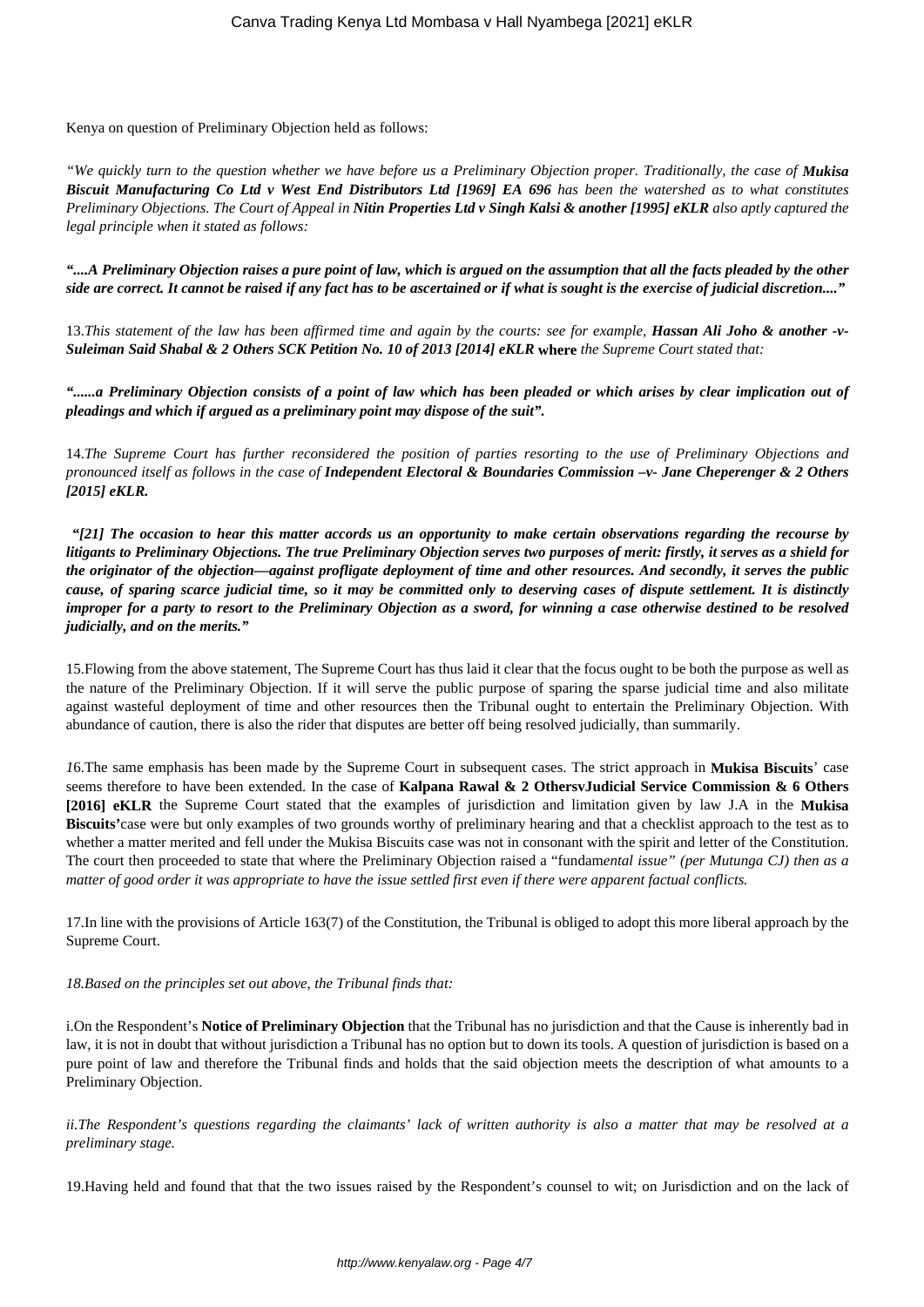written authority to commence proceedings herein fits the description of a Preliminary Objection and can be determined on a preliminary scale, the Tribunal will now embark on determining whether the Preliminary Objections are merited.

20.The question of whether the Claimant has no authority to file this suit goes to the jurisdiction of this Tribunal. Without such authority**,** a suit cannot stand and therefore the Tribunal finds and holds that the same is a properly raised Preliminary Objection. See the case of **Law Society of Kenya …Vs… Commissioner of Lands & Others, Nakuru High Court Civil Case No.464 of 2000,** where the Court held that;-

*"Locus Standi signifies a right to be heard, A person must have sufficiency of interest to sustain his standing to sue in Court of Law". Further in the case of Alfred Njau and Others ...Vs... City Council of Nairobi ( 1982) KAR 229, the Court also held that;-*

*"the term Locus Standi means a right to appear in Court and conversely to say that a person has no Locus Standi means that he has no right to appear or be heard in such and such proceedings".*

21.It is evident that *locus standi* is the right to appear and be heard in a Tribunal or in other proceedings and literally, it means **'a place of standing**'. Therefore if a party is found to have no *such authority,* then it means he/she cannot be heard even on whether or not he has a case worth listening to. Further if this Tribunal was to find that the Claimant has no *such authority,* then the Claimant cannot be heard and that point alone may dispose of the suit. In the case of **Quick Enterprises Ltd …Vs.... Kenya Railways Corporation, Kisumu High Court Civil Case No.22 of 1999,** the Court held that:-

*"When preliminary points are raised, they should be capable of disposing the matter preliminarily without the court having to resort to ascertaining the facts from elsewhere apart from looking at the pleadings alone."*

22.It is the Respondent's contention that the Claimant's Managing Director has no **locus standi** to file this claim. This contention is based on the fact that the claimant's Managing Director has **no written** authority and this has been raised at the submission stage. The Tribunal recognizes that while determining issues via Preliminary Objection, the Tribunal should not be required to probe evidence. Specific to this case, the Respondent having alleged that the Claimant lack authority to sustain this matter is an issue that requires further evidence and the same can be ascertained at the substantial disposition of this case.

23.Further, it is important to note that though over time, there has been a requirement for a written authority to be presented, the Courts have pointed out that the said written authority is not necessary as long as the deponent has stated that he has the said authority. See the case of **Bethany Vineyards Limited & Another v Equity Bank Limited & 2 Others [2020] eKLR** where the Court held that;

*"The decision has since been applied in Kenyan courts, for example, in Fubeco China Fushun v Naiposha Company Limited & 11 others [2014] eKLR.*

*It does become apparent that there is no requirement for a corporate entity to present a resolution of a company indicating that a company has authorized the filing of a suit or has authorized the swearing of an affidavit on its behalf nor, for that matter, confirming it has authorized an advocate to represent it. It suffices for the deponent to state that he has authority to do such act."*

*24.*While deriving comfort from the principles set out in the above cases, the Tribunal therefore finds and holds that the Preliminary objection based on the lack of written authority is not merited and the Tribunal dismisses the same*.*

25.On the question of Jurisdiction, the Tribunal is confronted with two divergent views. On the one hand, the Claimant asserts that the Tribunal has Jurisdiction to hear and determine this matter while on the other hand, the Respondent's counsel holds the view that the reading of the relevant statute restricts the sphere of operation of the Tribunal and that the Tribunal should keep off.

26.In his submissions, the Respondent's counsel argued that the Jurisdiction of the Tribunal is limited to the persons specified in the Act and that the claimant ought to provide evidence that:

*a) It is a micro or small enterprise.*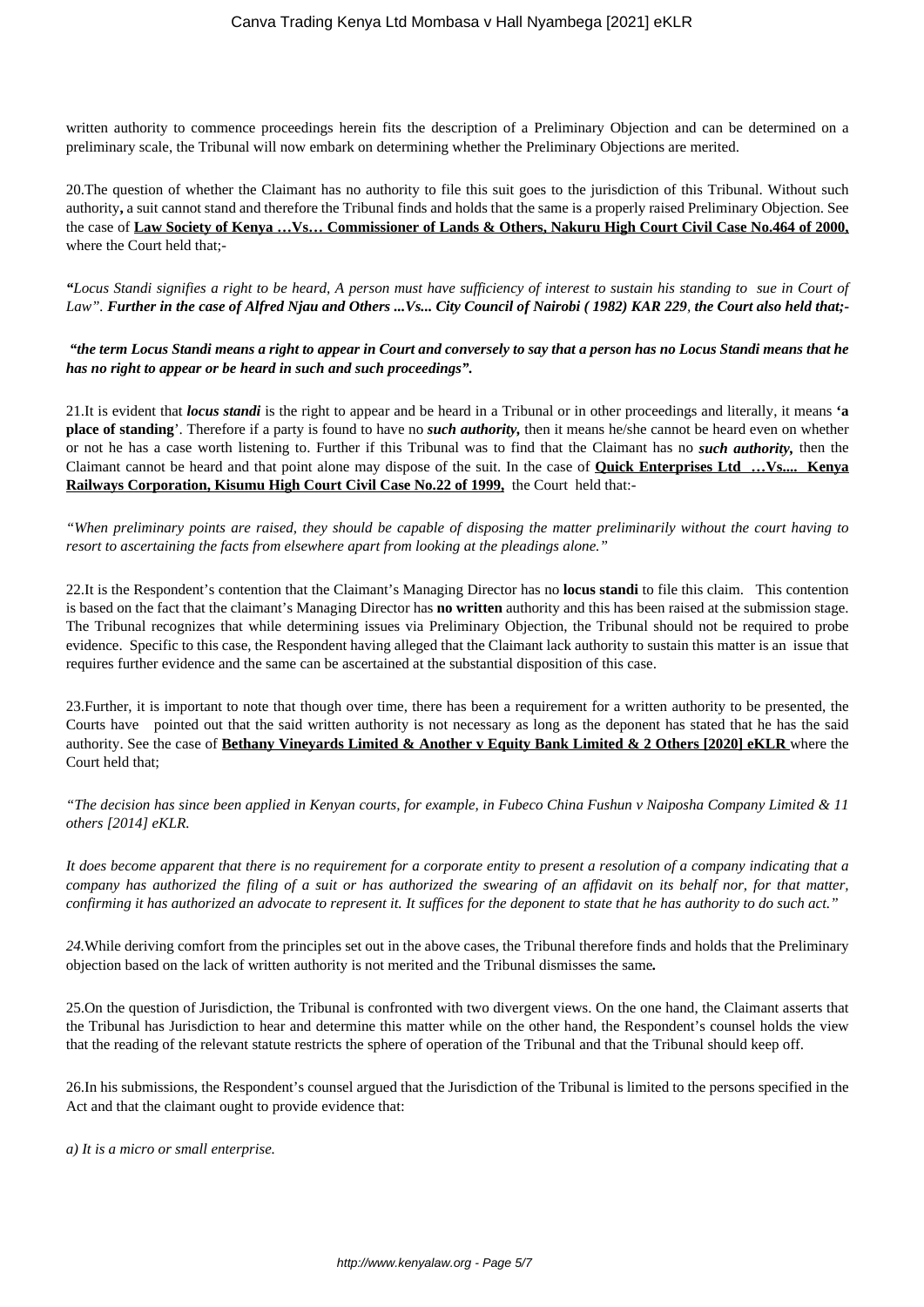*b) Is registered under the Act under section 4(3).*

c) *Both the claimant and the respondent are persons falling under the class of persons specified under section 55 of the Act or they (must be a micro and small enterprise registered under the Act).*

27.Based on this acknowledgement, the Tribunal contends that the issues raised are weighty and may not be easily dispensed with at the preliminary stage.

28.The Tribunal in determining the question of Jurisdiction is guided by the purposive interpretation of the legislation so as to achieve the desired ends of justice without exposing the parties to any form of prejudice.

29.The Supreme Court in the case of **Gatirau Peter Munya vs. Dickson Mwenda Kithinji & 2 others, Supreme Court Petition No. 26 of 2014 [2014] eKLR**, opined that a purposive interpretation should be given to statutes so as to reveal the intention of the statute. The court observed as follows:

*"In Pepper vs. Hart [1992] 3 WLR, Lord Griffiths observed that the "purposive approach to legislative interpretation" has evolved to resolve ambiguities in meaning. In this regard, where the literal words used in a statute create an ambiguity, the Court is not to be held captive to such phraseology. Where the Court is not sure of what the legislature meant, it is free to look beyond the words themselves, and consider the historical context underpinning the legislation. The learned Judge thus pronounced himself:*

*"The object of the court in interpreting legislation is to give effect so far as the language permits to the intention of the legislature. If the language proves to be ambiguous I can see no sound reason not to consult Hansard to see if there is a clear statement of the meaning that the words were intended to carry. The days have long passed when courts adopted a strict constructionist view of interpretation which required them to adopt the literal meaning of the language. The courts now adopt a purposive approach which seeks to give effect to the true purpose of legislation and are prepared to look at much extraneous material that bears upon the background against which the legislation was enacted."*

30.While analyzing how to determine the intention of a statute, the Court of Appeal in **County Government of Nyeri & Anor. Vs. Cecilia Wangechi Ndungu [2015] eKLR** held that:

*"Interpretation of any document ultimately involves identifying the intention of Parliament, the drafter, or the parties. That intention must be determined by reference to the precise words used, their particular documentary and factual context, and, where identifiable, their aim and purpose. To that extent, almost every issue of interpretation is unique in terms of the nature of the various factors involved. However, that does not mean that the court has a completely free hand when it comes to interpreting documents; that would be inconsistent with the rule of law, and with the need for as much certainty and predictability as can be attained, bearing in mind that each case must be resolved by reference to its particular factors."*

31.The Tribunal notes that a contextual or purposive reading of a statute must of course remain faithful to the actual wording of the statute. A contextual interpretation of a statute, therefore, must be sufficiently clear to accord with the rule of law. In *Stopforth v Minister of Justice and Others; Veenendaal v Minister of Justice and Other. In the* Stopforth case, Olivier JA provided useful guidelines for the factors to be considered when conducting a purposive interpretation of a statutory provision:-

*"In giving effect to this approach, one should, at least, (i) look at the preamble of the Act or at the other express indications in the Act as to the object that has to be achieved; (ii) study the various sections wherein the purpose may be found; (iii) look at what led to the enactment (not to show the meaning, but also to show the mischief the enactment was intended to deal with); (iv) draw logical inferences from the context of the enactment."*

32.Our understanding of the nature of dispute herein is that it is a commercial dispute involving micro and small enterprises as envisaged under section 55 (2) of the Act. Section 55(1) (a) of the Act envisages disputes concerning micro and small enterprises among those micro and small enterprises and may involve persons claiming through those enterprises as members of the association, past members and administrators of the estate of the deceased members.

33.Strict interpretation of section 55 (1) (a) would mean that the intervention by the Tribunal would only be confined to the